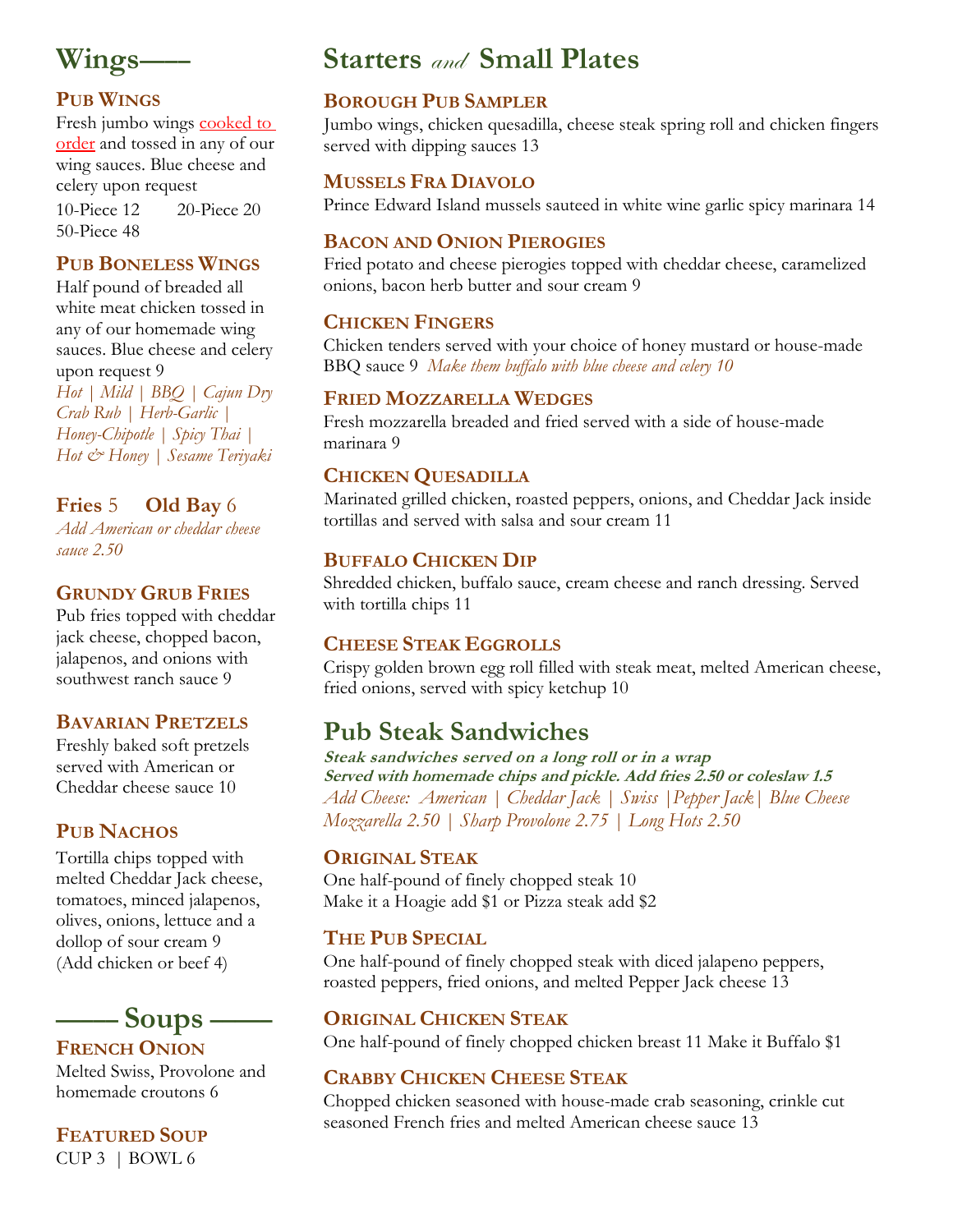# **—––– Salads –—–**

# **PUB HOUSE SALAD**

Mixed greens, carrots, thinsliced red onions, tomatoes, cucumbers, house-made croutons, your choice of dressing LG 7 | SM 4 Add Chicken 4 Shrimp 7

*Ranch | Thousand Island | Italian | Blue Cheese | Balsamic Vinaigrette | Southwest Ranch | Spicy Thai | Caesar | Honey Mustard*

# **CAESAR SALAD**

Chopped romaine lettuce, house made croutons, shredded parmesan cheese with creamy Caesar dressing  $LG 9$  | SM 6

# **CHICKEN AVOCADO**

Chopped romaine lettuce, grilled chicken, bacon, diced tomatoes, avocado, corn kernels & red onion tossed in honey mustard dressing 11

# **TACO SALAD**

Chopped chicken or beef over top of mixed greens tossed with olives, jalapeno peppers, onions, tomatoes, and cheddar jack cheese with southwest ranch dressing and topped with crispy tortilla strips 10



#### **FIG & BRIE**

Grilled chicken, mozzarella fig jam, brie cheese and arugula drizzled with honey 12

#### **PROSCIUTTO**

Thinly sliced prosciutto, fresh marinated mozzarella, kalamata olives and bruschetta with a balsamic drizzle 12

# **Pub Burgers**

**All half pound burgers are made with 100% Certified Angus Beef. Served with homemade chips and pickle. Add fries 2.50**

# **THE BOROUGH BURGER**

Served on a Brioche bun with lettuce, tomato, and onion upon request 10 *Add Bacon or Cheese: American | Cheddar Jack | Swiss |Mozzarella | Blue Cheese| Pepper Jack 2.50 | Sharp Provolone 2.75*

# **MAPLE BACON BURGER**

Topped with sharp white cheddar, caramelized onions, and maple bacon on a Brioche bun 13

# **MUSHROOM BACON BURGER**

Topped with sauteed mushrooms, caramelized onions, bacon, Swiss cheese, and a Dijon aioli. Served on a brioche bun 13

# **BIG EASY BURGER**

Topped with crispy Cajun bacon, melted provolone cheese, crispy fried onions, and spicy mayo on a Brioche bun 13

# **OLD SCHOOL BACON CHEESE BURGER SLIDERS**

Three handmade Angus beef burgers, American cheese, crispy bacon, fried onions, on soft mini buns 13

# **Signature Sandwiches**

**Served with homemade chips and pickle. Add fries 2.50 or coleslaw 1.5** *Add Cheese: American | Cheddar Jack | Swiss |Pepper Jack| Blue Cheese Mozzarella 2.50 | Sharp Provolone 2.75 | Long Hots 2.50*

#### **PRIME RIB MELT**

Slow-roasted prime rib with sautéed mushrooms, fried onions and melted *sharp* provolone cheese on a long roll served with side of au jus 14

# **ITALIAN PORK SANDWICH**

Slow roasted thinly sliced roast pork and *sharp* provolone cheese. Served on a seeded Italian roll with side of long hots 12

# **LEMON PEPPER SALMON SANDWICH**

Seared lemon pepper seasoned salmon topped with sliced tomato, avocado and a citrus aioli 16

#### **CRISPY CHICKEN WRAP**

Crispy fried, hand dipped chicken tenders with bacon, Cheddar Jack cheese, lettuce and Jalapeno ranch 10

# **HOT & HONEY CHICKEN SANDWICH**

Southern fried chicken breast tossed in our hot and honey sauce topped with ranch dressing, bacon, lettuce and tomato. Served on a brioche bun 11

# **SMOKED TURKEY PANINI**

Thinly sliced smoked turkey breast, Applewood bacon, sliced tomato, smashed avocado, mozzarella cheese and our Pub aioli 12